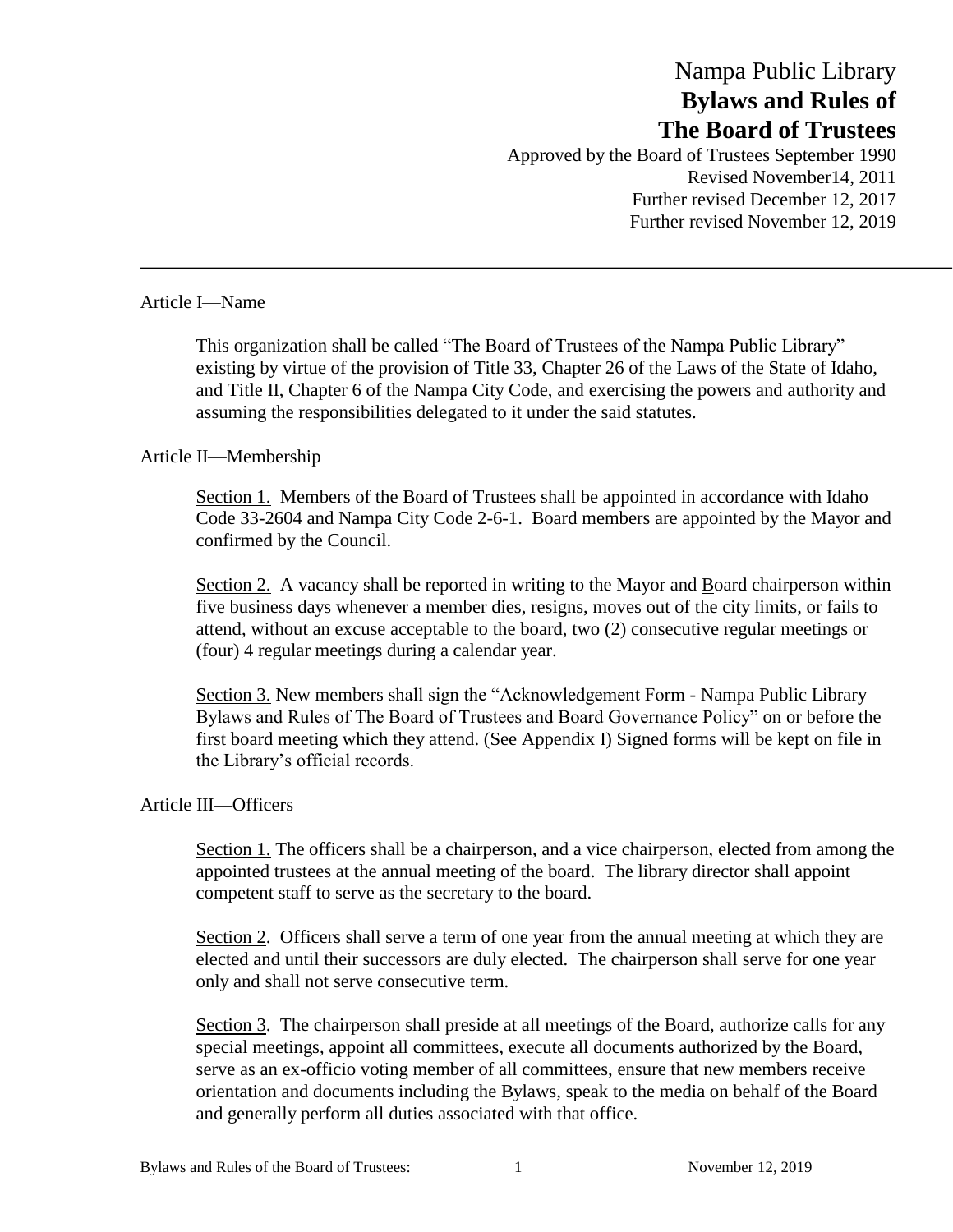Section 4. The vice chairperson, in the event of the absence or disability of the chairperson, or of a vacancy in that office, shall assume and perform the duties and functions of the chairperson.

Section 5. The secretary shall keep a true and accurate record of all meetings of the Board, shall issue notice of all regular and special meetings, and shall perform such other duties as are generally associated with that office, except that a delegated recording secretary may take the minutes.

Section 6. The secretary or vice chairperson shall be the financial officer of the Board. After the board officer has properly authenticated vouchers, the Director will approve all vouchers for bills to be paid by the city. The Director will receive and verify all financial reports from the city and will perform such duties as generally devolve upon the office. In the absence or inability of the Board officer, these duties shall be performed by such other person or persons as the Board may designate.

Article IV—Meetings

Section 1. The regular meetings shall be held on a uniform day each month, the day and hour to be set by the Board at its annual meeting, unless otherwise ordered by the Board.

Section 2. The annual meeting, which shall be for the purpose of the election of officers, shall be held at the time of the regular meeting in October of each year.

Section 3. The order of business for regular meetings shall include, but not be limited to, the following items which shall be covered in the sequence shown so far as circumstances will permit.

Roll Call Approval of the Agenda Approval of Minutes Approval of Bills City Council Liaison Report Director's Report Committee Reports Unfinished Business New Business Adjournment

Section 4. Special meetings may be called by the secretary at the direction of the chairperson, or at the request of two members, for the transaction of business as stated in the call for the meeting. Written notice thereof shall be given to the members at least two days prior to the day of the meeting.

Section 5. A quorum for the transaction of business at any meeting shall consist of 3 members of the Board present in person.

Section 6. Conduct of meetings: proceedings of all meetings shall be governed by Robert's Rules of Order, except as otherwise provided in this document.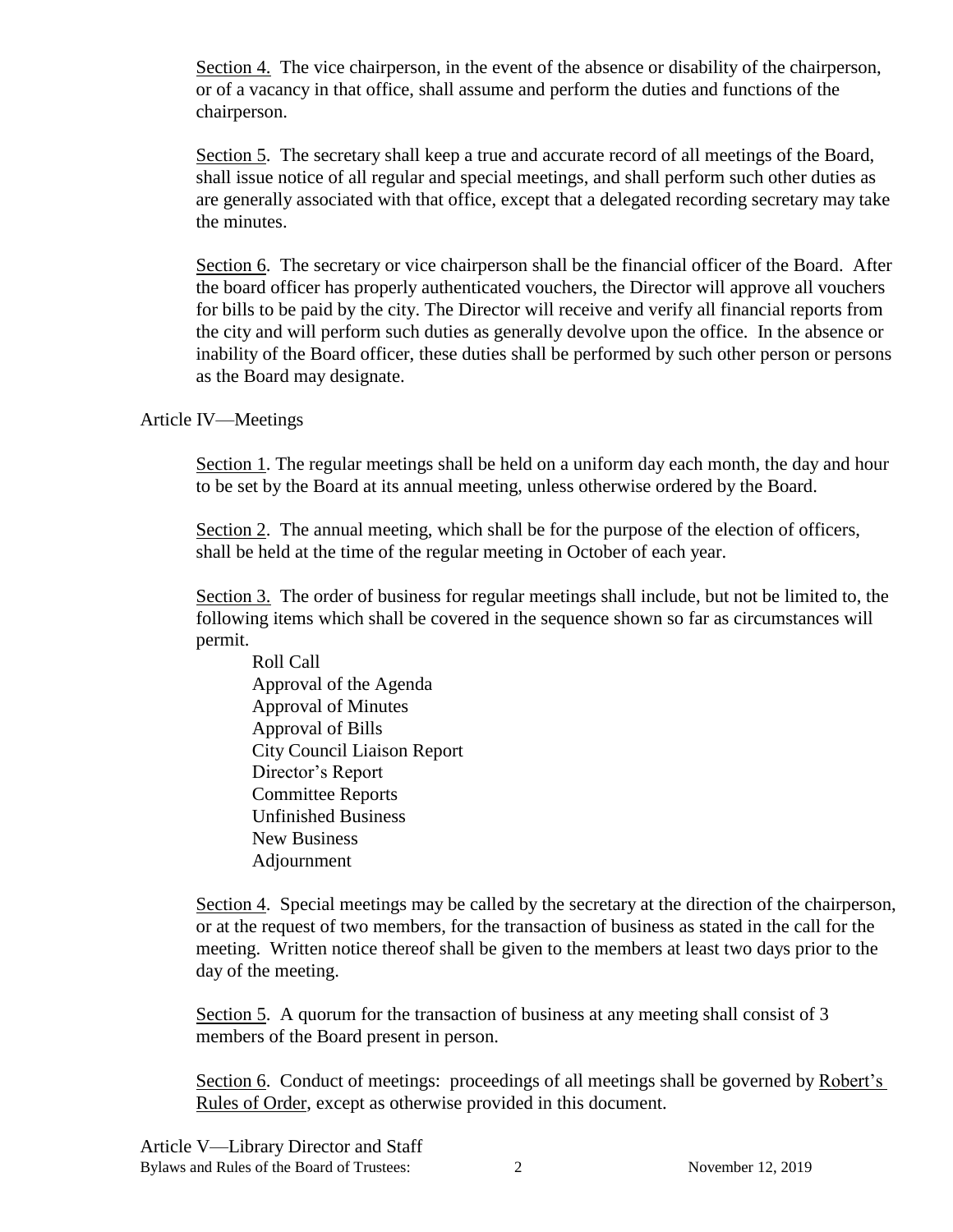The Board shall appoint a qualified library director who shall be the executive and administrative officer of the library on behalf of the Board and under its review and direction. The director shall appoint other employees, shall specify the duties of other employees, shall be held responsible for the proper direction and supervision of the staff, for the care and maintenance of the library property, for an adequate and proper selection of books in keeping with the stated policy of the Board, for the efficiency of library service to the public and for its financial operation within the limitations of the budgeted appropriation, will receive and verify all financial reports from the city, and report them to the board.

#### Article VI—Committees

Section 1. The chairperson may appoint standing committees. Members of standing committees are appointed at the annual meeting, and serve for one year.

Section 2. The chairperson may appoint committees of one or more members each for such specific purposes as the business of the Board may require. The committee shall be considered to be discharged upon the completion of the purpose for which it was appointed and after the final report is made to the board.

Section 3. Committees may make a progress report to the library Board at each of its meetings.

Section 4. No committee will have other than advisory powers unless, by suitable action of the Board, it is granted specific power to act.

#### Article VII—Amendments

These bylaws may be amended by a simple majority vote of all members of the Board at any meeting that has a quorum, provided written notice of the proposed amendment shall have been mailed or emailed to all members at least 7 days prior to the meeting at which such action is proposed to be taken.

## Article VIII—General

Section 1. An affirmative vote of the majority of all members of the Board present at the time shall be necessary to approve any action before the Board. The chairperson may vote upon and may move or second a proposal before the Board.

Section 2. Any rule or resolution of the Board, whether contained in these bylaws or otherwise, may be suspended temporarily in connection with business at hand, but such suspension, to be valid, may be taken only at a meeting at which at least three members of the Board shall be present and three of those present shall so approve.

Idaho Code:

Public Libraries. Title 33, Chapter 26 <http://www3.state.id.us/idstat/TOC/33026KTOC.html> Open Meeting Law. Title 67, 2340 through 2345 <http://www3.state.id.us/idstat/TOC/67023KTOC.html> Nampa City code: <http://www.sterlingcodifiers.com/ID/Nampa/index.htm>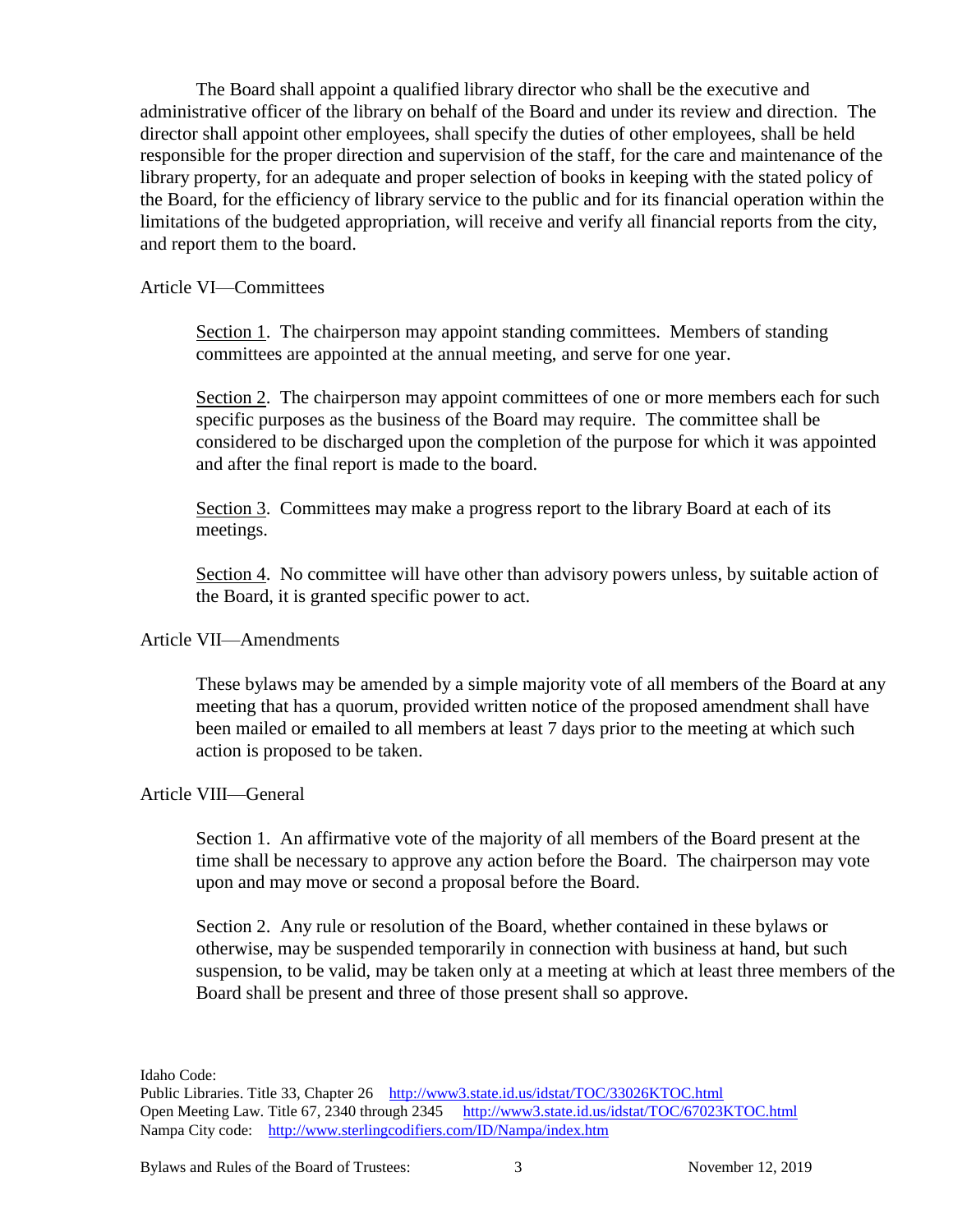#### **APPENDIX I**

#### **Nampa Library Board Governance Policy**

A five-member Board of Trustees is responsible to govern the Nampa Public Library. Since the Library belongs to the community, each trustee holds the Library "in trust" for the sake of Nampa citizens. Trustees are public servants, and powers delegated to the Library Board are a public trust. Trustees have: 1.) Ethical responsibilities to provide honest, committed and informed service to the Nampa public, detailed below, and 2.) Legal responsibilities imposed upon the Board by statute, detailed in the Bylaws.

#### *ETHICAL RESPONSIBILITIES:*

- 1.Trustees perform with integrity the chief responsibilities of the Board: to hire and evaluate the Director, plan services, manage the budget and approve policy.
- 2.Trustees keep Library policies and trustee conduct free of racism, sexism, bigotry and intolerance, including personal conduct with trustees and employees of the Library.
- 3.Trustees recognize the need for trust as the basis for team building and shared leadership in interactions. During meetings trustees:
	- a. Focus on the situation and consider the broader implications,
	- b. Respect others and promote positive relationships,
	- c. Express ideas and opinions constructively,
	- d. Share responsibility for effective and positive communication,
	- e. Take initiative to develop solutions,
	- f. Lead by example,
	- g. Demonstrate a genuine interest in the Library,
	- h. Ensure confidentiality and devote the necessary time to Board responsibilities.
- 4.The Board acts as a whole. Trustees participate in Board discussions and decisions, but they recognize that authority rests with the whole Board assembled in public meetings. The Board makes decisions and reaches conclusions on issues before the Board only after deliberation and full public debate with Board members. A trustee may state opposition to an issue during Board discussion, but once a decision is made, the Board speaks with one voice. Outside of meetings, an individual trustee must make no promises nor take any action which may compromise the Board. No trustee should act independently unless authorized by the Board. No trustee, when representing the Board, may promote the special interests of themselves, individuals, organizations or political views which may be in conflict with the role of the Library to serve the public.
- 5.Trustees bring actual or potential conflicts of interest to the Board's attention immediately to discuss the need for possible recusal.
- 6.Trustees attend Board meetings and read packet materials and participate in discussions and votes. The work of the Board, including committee assignments, should be distributed and carried out evenly and fairly.
- 7.Trustees work with the Library Director and respect the expertise of the staff, and they remember that the operation of the Library is the responsibility of the Director.
- 8.Trustees refer complaints to the Library Director and act on complaints in a public forum only after the Director has reviewed them and only if a policy revision is necessary or legal ramifications are involved.
- 9.Trustees uphold all policies adopted by the Board, as well as these Bylaws, Idaho Code and Nampa Code regarding the Library (see Appendices II and III) and observe Idaho's Open Meeting Law (see Appendix IV.) in conducting all Library business.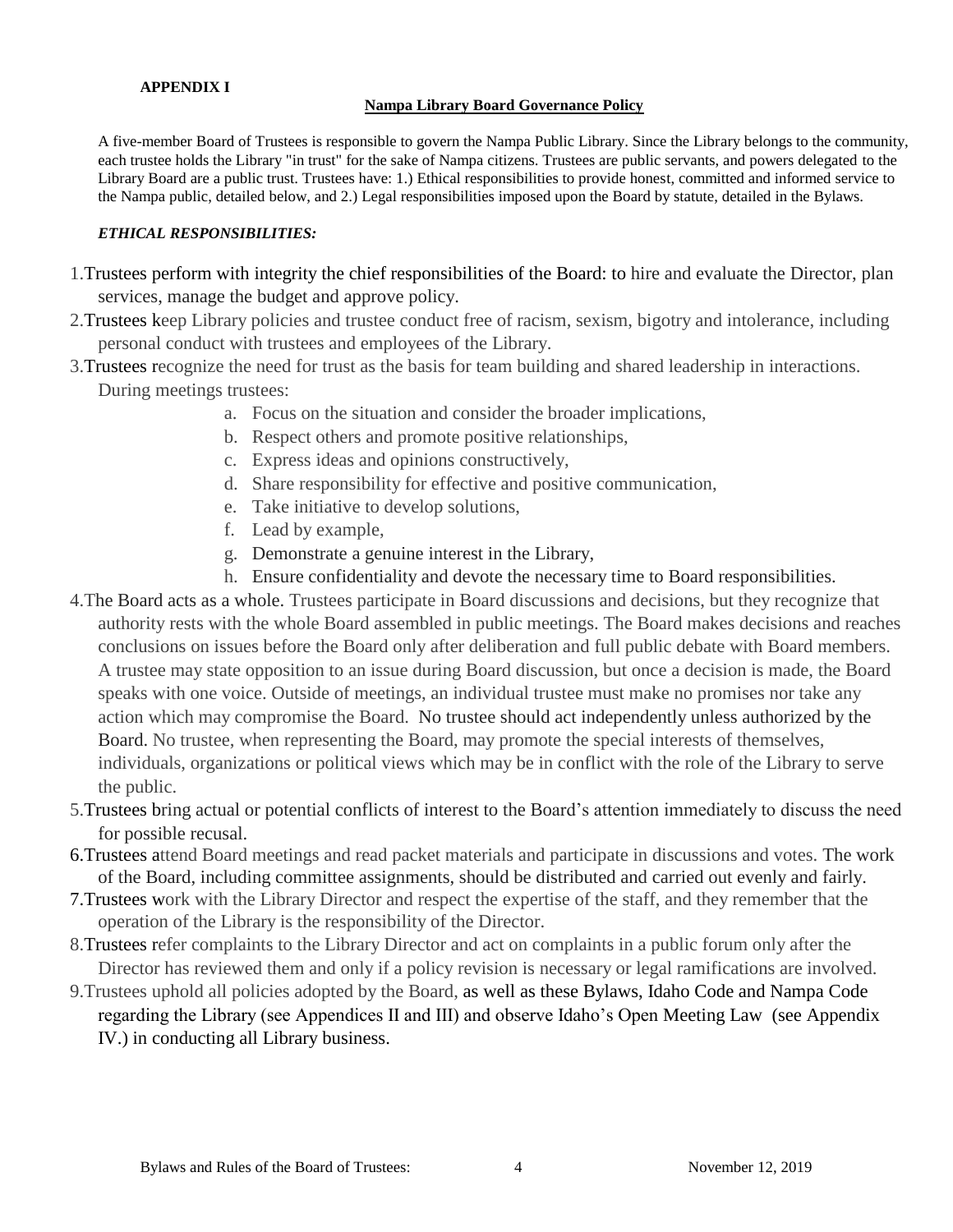# **ACKNOWLEDGEMENT FORM**

# **NAMPA PUBLIC LIBRARY BYLAWS AND RULES OF THE BOARD OF TRUSTEES AND BOARD GOVERNANCE POLICY**

I acknowledge receipt of the Nampa Public Library Bylaws and Rules of the Board of Trustees and Board Governance Policy on

(date)\_\_\_\_\_\_\_\_\_\_\_\_\_\_\_\_\_\_\_\_\_\_\_\_\_\_.

\_\_\_\_\_\_\_\_\_\_\_\_\_\_\_\_\_\_\_\_\_\_\_\_\_\_\_\_

\_\_\_\_\_\_\_\_\_\_\_\_\_\_\_\_\_\_\_\_\_\_\_\_\_\_\_\_

\_\_\_\_\_\_\_\_\_\_\_\_\_\_\_\_\_\_\_\_\_\_\_\_\_\_\_\_

I further acknowledge that I have read, understand, and agree to abide by the terms of these policies.

Printed Name

Signature

Date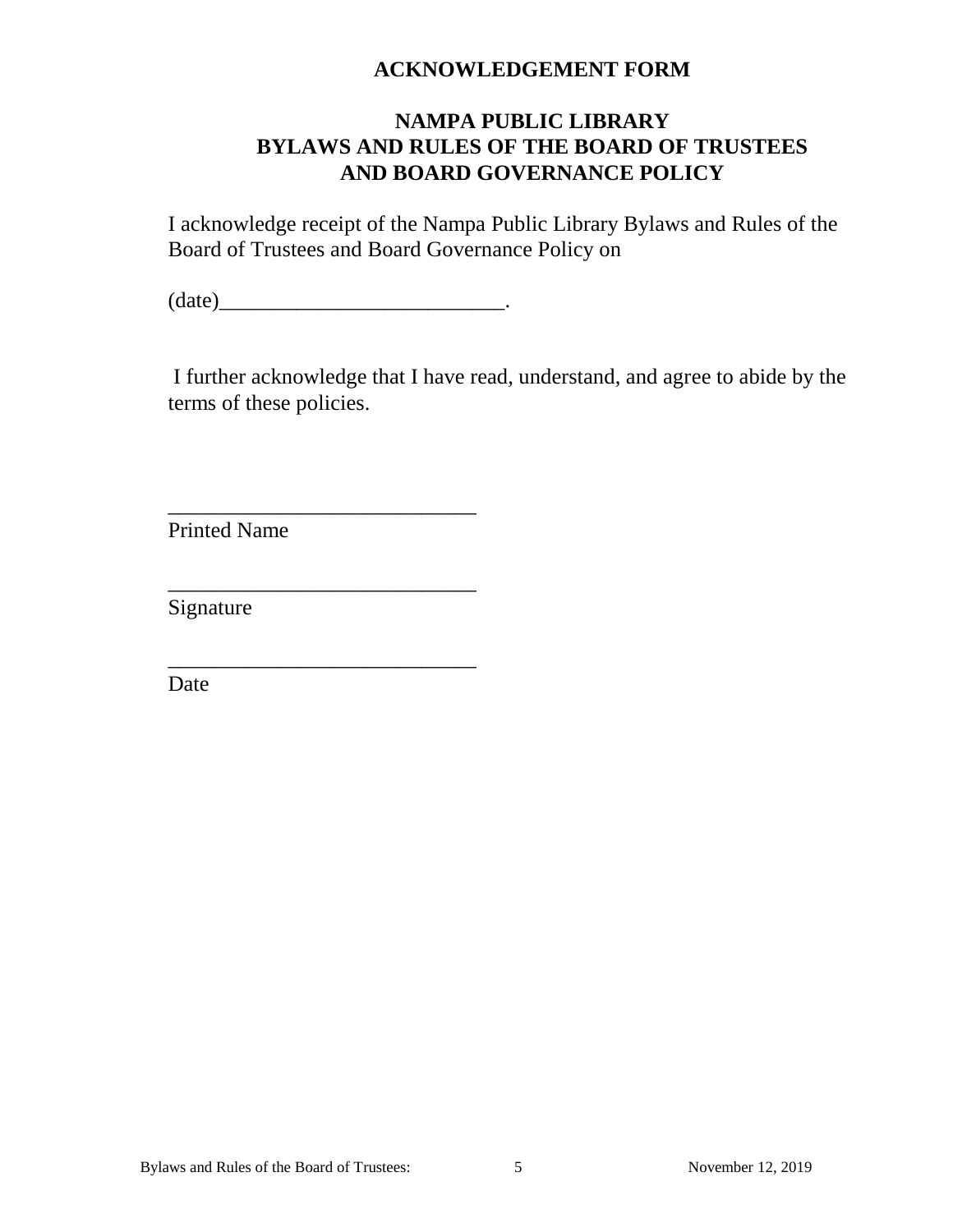**APPENDIX II Idaho Code on Libraries:** 

<http://legislature.idaho.gov/idstat/Title33/T33CH27SECT33-2607.htm>

#### TITLE 33 EDUCATION CHAPTER 26 PUBLIC LIBRARIES

33-2607. **POWERS AND DUTIES OF TRUSTEES.** In addition to the powers elsewhere contained in this chapter and notwithstanding the provisions of [title 50,](http://legislature.idaho.gov/idstat/Title50/T50.htm) Idaho Code, the Board of trustees of each city Library shall have the following powers and duties:

(1) To establish bylaws for its own governance;

(2) To establish policies and rules of use for the governance of the Library or libraries under its control; to exclude from the use of the Library any and all persons who violate such rules;

(3) To establish, locate, maintain and have custody of libraries to serve the city, and to provide suitable rooms, structures, facilities, furniture, apparatus and appliances necessary for Library service;

(4) With the approval of the city:

(a) To acquire real property by purchase, gift, devise, lease or otherwise;

(b) To own and hold real and personal property and to construct buildings for the use and purposes of the Library;

(c) To sell, exchange or otherwise dispose of real or personal property when no longer required by the Library; and

(d) To insure the real and personal property of the Library;

(5) To prepare and adopt a budget for review and approval by the city council;

(6) To control the expenditures of money budgeted for the Library;

(7) To accept or decline gifts of money or personal property, in accordance with Library policy, and under such terms as may be a condition of the gift;

(8) To hire, supervise and evaluate the Library Director;

(9) To establish policies for the purchase and distribution of Library materials;

(10) To attend all meetings of the Board of trustees;

(11) To maintain legal records of all Board business;

(12) To exercise such other powers, not inconsistent with law, necessary for the orderly and efficient management of the Library.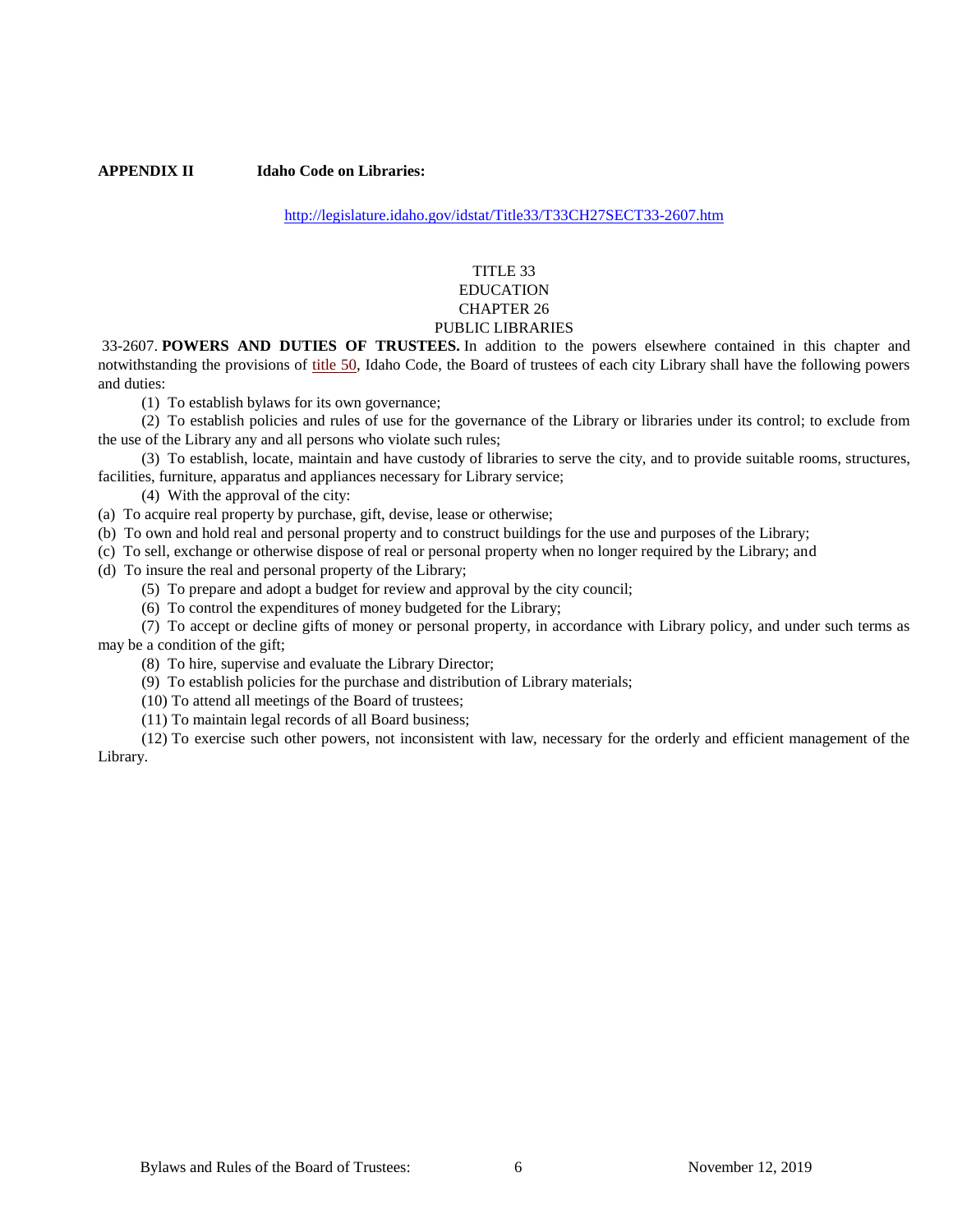#### **APPENDIX III Nampa City Code on Library**

**2-6-1: BOARD CREATED; MEMBERS:** There shall be a Board of Library Directors composed of five (5) members appointed by the mayor and confirmed by the council. Board members are appointed for five (5) years rotating terms. All appointments are made by the mayor with confirmation by the council. Each year an appointment shall be made to fill the position of the retiring member. When a vacancy occurs for any reason other than an expired term, a member shall be appointed to complete the remainder of that term. (Ord. 2073)

2-6-2: RESIDENCY REQUIREMENTS No more than one member of the Library Board shall be a nonresident of the city. (Ord. 2073)

**2-6-3: ORGANIZATION:** The Library Board shall organize annually, at the time the business year for the city commences, and they shall elect a chairman and a vice chair from among their own members who shall serve for one year; prohibited, further, that the chairman of the Board shall serve for one year only and shall not succeed himself. Such Library Board shall adopt written rules for the transaction of the general business of the Board. The Library Director serves as secretary and may appoint a member of the Library staff to keep written minutes of all regular and special meetings. (Ord. 3989, 10-3-2011)

**2-6-4: MEMBERS SERVE WITHOUT COMPENSATION:** All members of said Board shall serve without salary or any compensation. (Ord. 2073)

**2-6-5: DUTIES:** It shall be the duty of the Board to have and they shall have control of the expenditures of all monies collected for the Library fund subject to the approval of the council and such monies shall be drawn from the treasury upon vouchers properly authenticated by the Board with the approval of the council. The Board shall have supervision, care and custody of any and all rooms or buildings which are used for the purpose of the Library. (Ord. 2073)

**2-6-6: LIBRARY FUND:** The council shall levy and collect such taxes under the laws of the state as shall be necessary to maintain the Library, and keep the same in a separate fund to be paid out upon the recommendation of the Library Board, with the approval of the council. (Ord. 2073)

**2-6-7: LIBRARY DIRECTOR:** The Library Board shall have authority to select a Library Director and such assistants as may be necessary. (Ord. 4211, 12-7-2015) [http://www.sterlingcodifiers.com/codebook/index.php?book\\_id=597](http://www.sterlingcodifiers.com/codebook/index.php?book_id=597)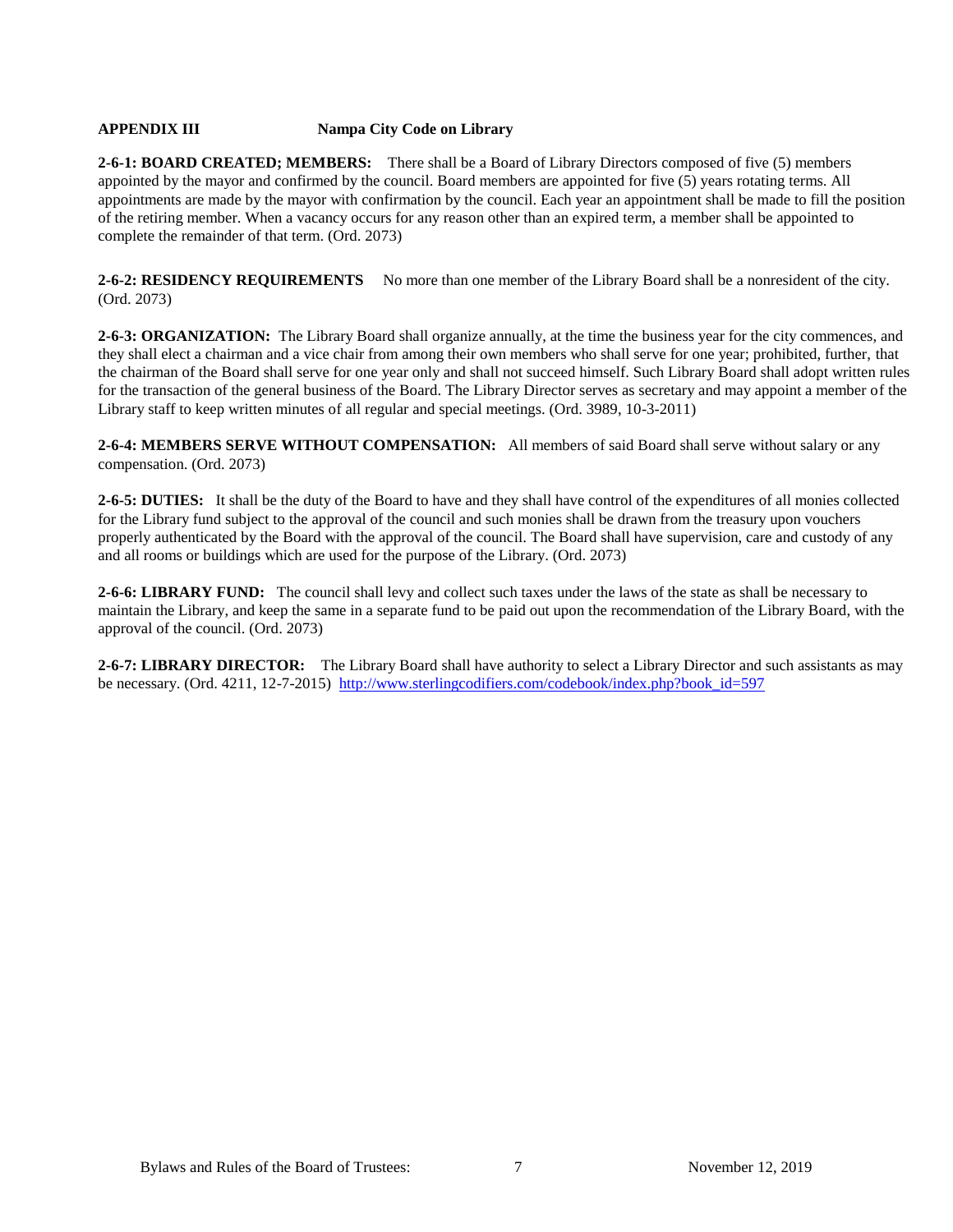#### **APPENDIX IV**

#### **Idaho Code TITLE 74 TRANSPARENT AND ETHICAL GOVERNMENT CHAPTER 2 OPEN MEETINGS LAW**

74-208. VIOLATIONS. (1) If an action, or any deliberation or decision-making that leads to an action, occurs at any meeting which fails to comply with the provisions of this chapter, such action shall be null and void.

(2) Any member of the governing body governed by the provisions of this chapter, who conducts or participates in a meeting which violates the provisions of this act shall be subject to a civil penalty not to exceed two hundred fifty dollars (\$250).

(3) Any member of a governing body who knowingly violates the provisions of this chapter shall be subject to a civil penalty not to exceed one thousand five hundred dollars (\$1,500).

(4) Any member of a governing body who knowingly violates any provision of this chapter and who has previously admitted to committing or has been previously determined to have committed a violation pursuant to subsection (3) of this section within the twelve (12) months preceding this subsequent violation shall be subject to a civil penalty not to exceed two thousand five hundred dollars (\$2,500).

(5) The attorney general shall have the duty to enforce this chapter in relation to public agencies of state government, and the prosecuting attorneys of the various counties shall have the duty to enforce this act in relation to local public agencies within their respective jurisdictions. In the event that there is reason to believe that a violation of the provisions of this act has been committed by members of a Board of county commissioners or, for any other reason a county prosecuting attorney is deemed disqualified from proceeding to enforce this act, the prose cuting attorney or Board of county commissioners shall seek to have a special prosecutor appointed for that purpose as provided in section [31-2603,](https://legislature.search.idaho.gov/statutesrules/idstat/Title31/T31CH26/SECT31-2603) Idaho Code.

(6) Any person affected by a violation of the provisions of this chapter may commence a civil action in the magistrate division of the district court of the county in which the public agency ordinarily meets, for the purpose of requiring compliance with provisions of this act. No private action brought pursuant to this subsec tion shall result in the assessment of a civil penalty against any member of a public agency and there shall be no private right of action for damages arising out of any violation of the provisions of this chapter. Any suit brought for the purpose of having an action declared or determined to be null and void pursuant to subsection (1) of this section shall be commenced within thirty (30) days of the time of the decision or action that results, in whole or in part, from a meeting that failed to comply with the provisions of this act. Any other suit brought under the provisions of this section shall be commenced within one hundred eighty (180) days of the time of the violation or alleged violation of the provisions of this act.

(7) (a) A violation may be cured by a public agency upon:

(i) The agency's self-recognition of a violation; or

(ii) Receipt by the secretary or clerk of the public agency of written notice of an alleged violation. A complaint filed and served upon the public agency may be substituted for other forms of written notice. Upon notice of an alleged open meeting violation, the governing body shall have fourteen (14) days to respond publicly and either acknowledge the open meeting violation and state an intent to cure the violation or state that the public agency has determined that no violation has occurred and that no cure is necessary. Failure to respond shall be treated as a denial of any violation for purposes of proceeding with any enforcement action.

 (b) Following the public agency's acknowledgment of a violation pursuant to paragraph (a)(i) or (a)(ii) of this subsection, the public agency shall have fourteen (14) days to cure the violation by decl aring that all actions taken at or resulting from the meeting in violation of this act void.

 (c) All enforcement actions shall be stayed during the response and cure period but may recommence at the discretion of the complainant after the cure period has expired.

Bylaws and Rules of the Board of Trustees: 8 November 12, 2019